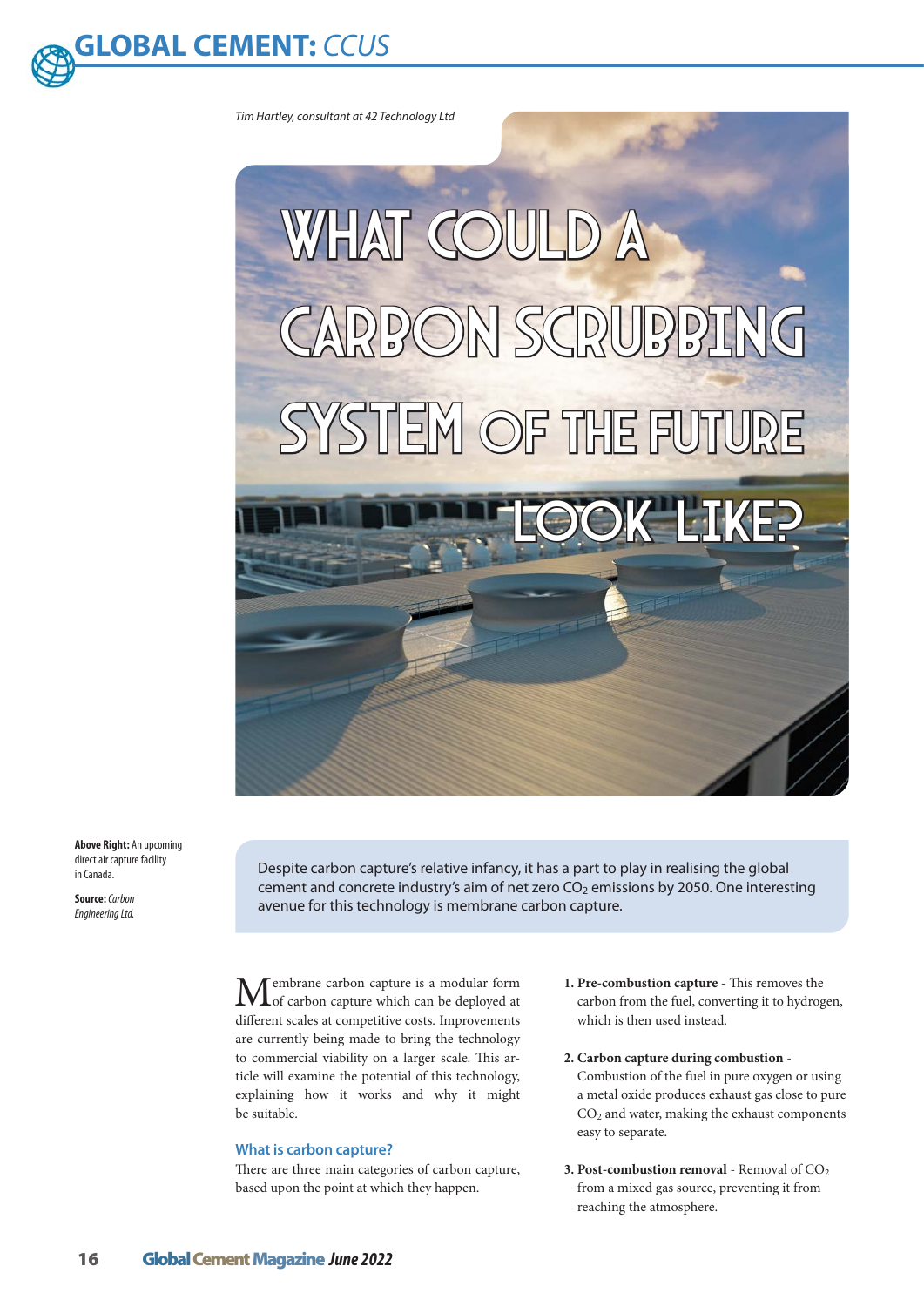**GLOBAL CEMENT: CCU** 

Of the three types of carbon capture, post-combustion capture has gained much of the publicity and interest. This is largely due to its ability to be retrofitted to current processes, reducing the level of change required to meet climate targets. It has now begun to be adopted in some industries at a commercial level.

#### **Post-combustion carbon capture**

Once the carbon is removed at any point in the system, it is then compressed and transported for use in another process, or for sequestration. Selling the captured carbon on for use in another process such as in greenhouses, drinks carbonation or other industries provides a reimbursement for the cost of capturing. Sequestration removes it from the system more permanently than use, often placing the  $CO<sub>2</sub>$  in geological formations under pressure to prevent its climate change effects.

There are two main areas where post-combustion carbon capture has been deployed – removal at emissions source and direct air capture. Removal at the emissions source removes carbon dioxide from an exhaust where the concentration is highest and therefore requires less effort, whereas direct air capture removes the carbon dioxide by filtering large quantities of air, but can be placed wherever is convenient.

Both approaches use similar technologies and have separate advantages and disadvantages. Removal of emissions at source requires a smaller amount of energy per tonne of  $CO<sub>2</sub>$ , but requires space to house the processing equipment locally. Direct air capture is the inverse, with large, centralised removal of carbon dioxide, but at a high cost.

#### **Carbon capture technology - options**

There are several key technologies for carbon capture:

- **• Absorption** A chemical, usually an amine solution, reacts with the  $CO<sub>2</sub>$  to strip it from the gas mix. The solution requires energy input, usually in the form of temperature and pressure, to release the gas from the solution for reuse.
- **• Adsorption** A process where the carbon dioxide adsorbs, or sticks, to the surface of a material, from which it can then be later released by the input of energy.
- **• Membrane filtering** The exhaust gas is passed through a membrane where  $CO<sub>2</sub>$  is selectively filtered out of the gas stream.
- **• Cryogenics** The solidification temperature of  $CO<sub>2</sub>$  is used to selectively filter it out of a gas stream.

Of these technologies, membranes filtering has great promise due to the modular nature of the membranes and their ease of scalability. In addition to this, the energy required to remove the carbon from the exhaust stream is relatively low compared to other conventional methods.

The capital cost of these modules, already relatively low, will likely reduce as volumes of production increase. Installation of this technology also does not require a high skill level and the membranes often do not require the complex system design that other forms of carbon capture methods require.

#### **How does this technology work?**

Membrane technology is relatively simple in principle. Membranes are formed of materials that selectively let through or prevent  $CO<sub>2</sub>$  from passing. There are various methods to accomplish this, such as having a membrane which lets through gases below a certain size or through diffusion, where the target gas can preferentially move through the membrane layer. The key features of a membrane are the selectivity (how well the membrane filters the  $CO<sub>2</sub>$  from the other gas) and the permeance (the amount of gas that the membrane can filter per unit time).

In order for the exhaust gas to pass the filter, there needs to be a pressure applied to the input of the membrane which is where the majority of the energy required for this process is used. Current membranes tested outside of a laboratory record an energy penalty of 20 - 30%. This is comparable to the energy penalty of amine-based absorption methods. As this technology improves, the pressure required is decreasing and the amount of gas that each membrane can filter is increasing, reducing both capital and operational costs further below those of other carbon capture technologies.



**Left:** Exhaust gasses passing through a partial size selecting membrane (L) and diffusion membrane (R).

**Source:** *42 Technologies Ltd.*

### **Membrane technology and cement**

Carbon capture membranes for cement production have been trialled outside of lab conditions most extensively at Norcem's Brevik cement plant in Norway. Membranes were trialled with other carbon capture technologies in an effort to find the most suitable for the application.

After months of testing *in situ*, membrane technology was found to be viable for the application,